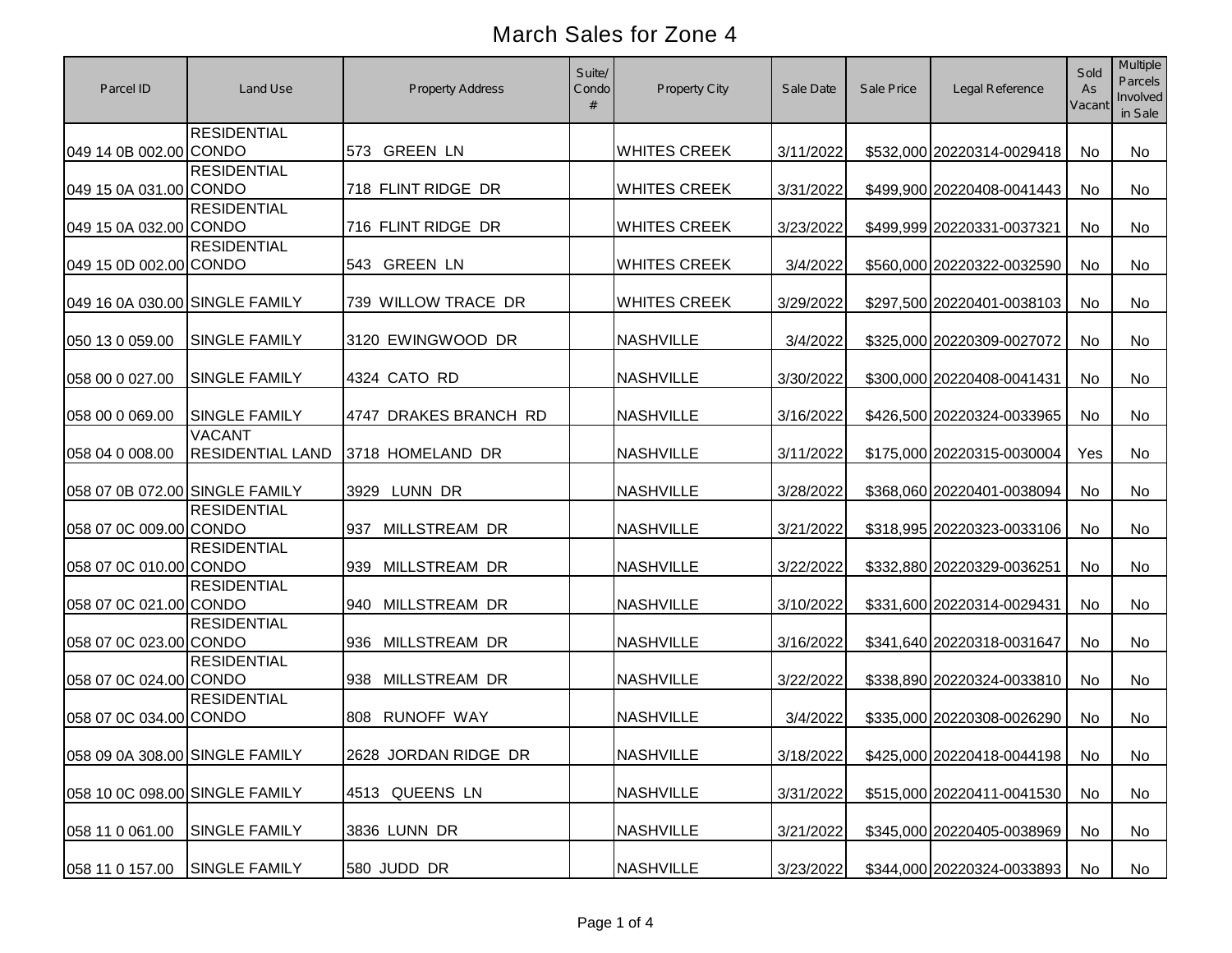| Parcel ID                      | Land Use             | <b>Property Address</b> | Suite/<br>Condo | Property City    | Sale Date | Sale Price | Legal Reference            | Sold<br>As<br>Vacant | Multiple<br><b>Parcels</b><br>Involved<br>in Sale |
|--------------------------------|----------------------|-------------------------|-----------------|------------------|-----------|------------|----------------------------|----------------------|---------------------------------------------------|
| 058 16 0 032.00                | <b>SINGLE FAMILY</b> | 4021 MEADOW RD          |                 | <b>NASHVILLE</b> | 3/28/2022 |            | \$235,000 20220329-0036057 | No                   | No                                                |
| 058 16 0 032.00                | <b>SINGLE FAMILY</b> | 4021 MEADOW RD          |                 | <b>NASHVILLE</b> | 3/28/2022 |            | \$300,000 20220405-0039321 | No                   | No                                                |
| 058 16 0 118.00                | <b>SINGLE FAMILY</b> | 357 KINGVIEW DR         |                 | <b>NASHVILLE</b> | 3/18/2022 |            | \$400,000 20220328-0035124 | No                   | No                                                |
| 059 04 0A 126.00 SINGLE FAMILY |                      | 2888 CREEKBEND DR       |                 | <b>NASHVILLE</b> | 3/8/2022  |            | \$330,000 20220322-0032510 | No                   | No                                                |
| 059 05 0 244.00                | <b>SINGLE FAMILY</b> | 3017 SUNNYVIEW DR       |                 | <b>NASHVILLE</b> | 3/15/2022 |            | \$320,000 20220329-0036217 | No                   | No                                                |
| 059 08 0 207.00                | <b>SINGLE FAMILY</b> | 581 MILL STATION DR     |                 | <b>NASHVILLE</b> | 3/11/2022 |            | \$395,000 20220325-0034758 | No                   | No                                                |
| 059 09 0 014.00                | <b>SINGLE FAMILY</b> | 3104 KINGS LN           |                 | <b>NASHVILLE</b> | 3/28/2022 |            | \$355,000 20220407-0040542 | No                   | No                                                |
| 059 09 0 118.00                | <b>SINGLE FAMILY</b> | 4013 BOYD DR            |                 | <b>NASHVILLE</b> | 3/21/2022 |            | \$425,000 20220324-0033756 | No                   | No                                                |
| 059 11 0 151.00                | <b>DUPLEX</b>        | 640 ROWAN DR            |                 | <b>NASHVILLE</b> | 3/21/2022 |            | \$270,000 20220401-0037797 | No                   | No                                                |
| 059 11 0 153.00                | <b>DUPLEX</b>        | 648 ROWAN DR            |                 | <b>NASHVILLE</b> | 3/22/2022 |            | \$150,000 20220328-0035080 | No                   | No                                                |
| 059 11 0 230.00                | <b>SINGLE FAMILY</b> | 615 LANE DR             |                 | <b>NASHVILLE</b> | 3/2/2022  |            | \$289,900 20220311-0028902 | No                   | No                                                |
| 059 11 0 231.00                | <b>SINGLE FAMILY</b> | 615 LANE CT             |                 | <b>NASHVILLE</b> | 3/15/2022 |            | \$393,000 20220321-0032012 | No                   | No                                                |
| 059 15 0A 104.00 SINGLE FAMILY |                      | 2836 STOKERS LN N       |                 | <b>NASHVILLE</b> | 3/1/2022  |            | \$343,000 20220310-0027874 | No                   | No                                                |
| 059 16 0 181.00                | <b>SINGLE FAMILY</b> | 2821 OLD MATTHEWS RD    |                 | <b>NASHVILLE</b> | 3/21/2022 |            | \$185,000 20220324-0033772 | No                   | No                                                |
| 060 01 0 170.00                | <b>DUPLEX</b>        | 3120 EWINGDALE DR       |                 | <b>NASHVILLE</b> | 3/21/2022 |            | \$240,000 20220325-0034735 | No                   | No                                                |
| 060 13 0 136.00                | <b>SINGLE FAMILY</b> | 2710 COMBS DR           |                 | <b>NASHVILLE</b> | 3/28/2022 |            | \$235,000 20220330-0037032 | No                   | No                                                |
| 060 13 0 181.00 SINGLE FAMILY  |                      | 2706 OLD MATTHEWS RD    |                 | <b>NASHVILLE</b> | 3/2/2022  |            | \$253,500 20220311-0028600 | No                   | No                                                |
| 060 13 0 212.00                | <b>SINGLE FAMILY</b> | 2544 OLD MATTHEWS RD    |                 | <b>NASHVILLE</b> | 3/25/2022 |            | \$313,623 20220404-0038894 | No                   | No                                                |
| 069 02 0 122.00                | <b>SINGLE FAMILY</b> | 4004 ENCHANTED WAY      |                 | <b>NASHVILLE</b> | 3/3/2022  |            | \$640,000 20220314-0029397 | No                   | No                                                |
| 069 04 0 176.00                | SINGLE FAMILY        | 112 E FAIRVIEW DR       |                 | <b>NASHVILLE</b> | 3/15/2022 |            | \$408,500 20220316-0030432 | No                   | No                                                |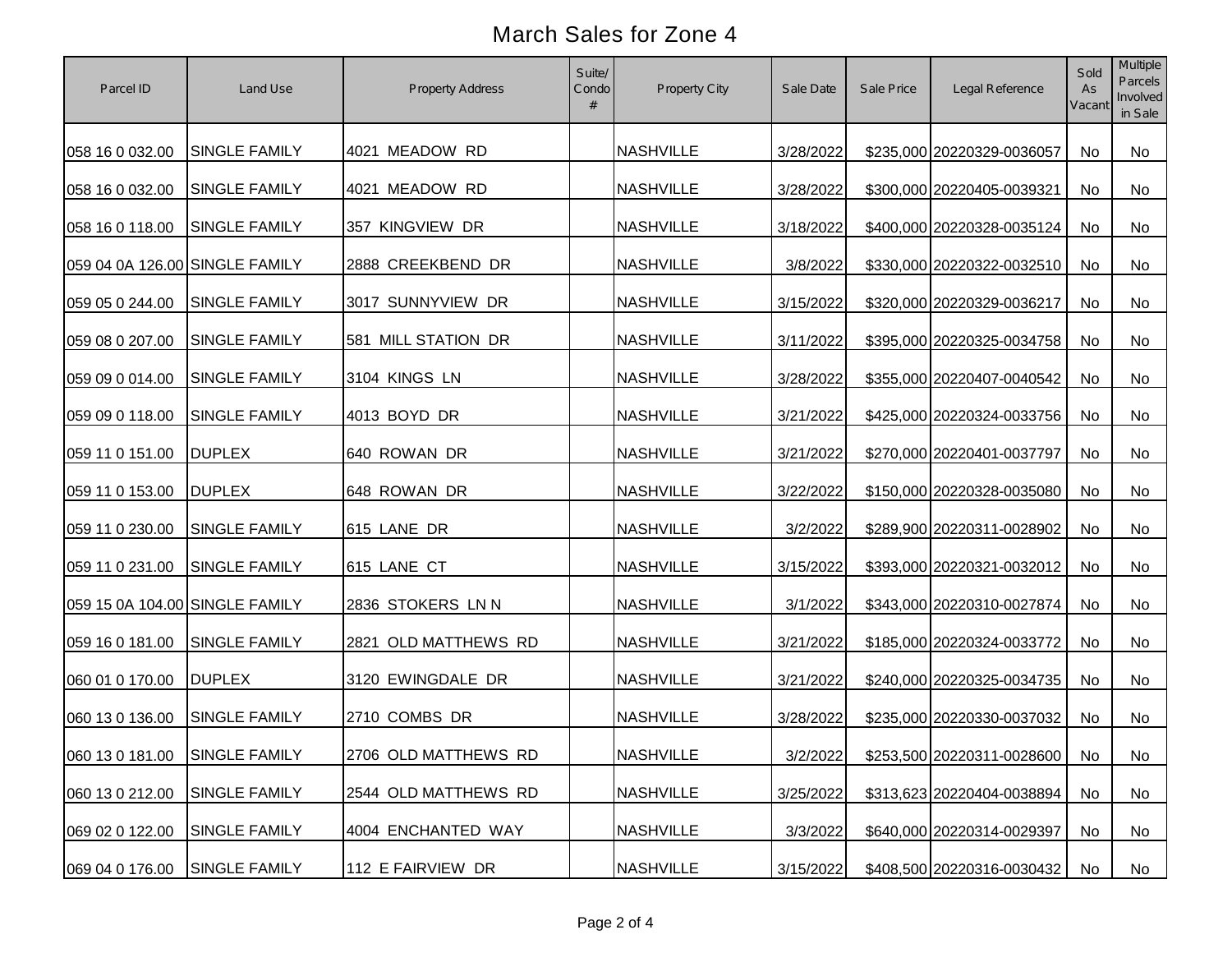| Parcel ID                     | Land Use                                 | <b>Property Address</b> | Suite/<br>Condo | Property City    | Sale Date | Sale Price | Legal Reference                        | Sold<br>As<br>Vacant | Multiple<br>Parcels<br>Involved<br>in Sale |
|-------------------------------|------------------------------------------|-------------------------|-----------------|------------------|-----------|------------|----------------------------------------|----------------------|--------------------------------------------|
| 069 04 0 196.00               | <b>SINGLE FAMILY</b>                     | 389 KINGVIEW DR         |                 | <b>NASHVILLE</b> | 3/10/2022 |            | \$380,000 20220322-0032708             | No                   | <b>No</b>                                  |
| 069 06 0B 009.00 CONDO        | <b>RESIDENTIAL</b>                       | 4325 ASHLAND CITY HWY   | 4               | <b>NASHVILLE</b> | 3/7/2022  |            | \$356,000 20220325-0034820             | No                   | No                                         |
| 069 16 0 069.00               | <b>SINGLE FAMILY</b>                     | 1606 ELIZABETH RD       |                 | <b>NASHVILLE</b> | 3/15/2022 |            | \$175,500 20220316-0030556             | <b>No</b>            | No                                         |
| 069 16 0B 001.00 CONDO        | <b>RESIDENTIAL</b>                       | 3314 JOHN MALLETTE DR   |                 | <b>NASHVILLE</b> | 3/28/2022 |            | \$520,000 20220404-0038846             | <b>No</b>            | No                                         |
| 069 16 0B 002.00 CONDO        | <b>RESIDENTIAL</b>                       | 3316 JOHN MALLETTE DR   |                 | <b>NASHVILLE</b> | 3/28/2022 |            | \$520,000 20220411-0041533             | No                   | No                                         |
| 069 16 0B 003.00 CONDO        | <b>RESIDENTIAL</b>                       | 3318 JOHN MALLETTE DR   |                 | <b>NASHVILLE</b> | 3/28/2022 |            | \$520,000 20220411-0041632             | No                   | No                                         |
| 070 03 0 026.00               | <b>SINGLE FAMILY</b>                     | 2492 WALKER LN          |                 | <b>NASHVILLE</b> | 3/15/2022 |            | \$467,500 20220324-0033748             | No                   | No                                         |
| 070 04 0 061.00               | <b>SINGLE FAMILY</b>                     | 2401 GROVER ST          |                 | <b>NASHVILLE</b> | 3/16/2022 |            | \$250,000 20220317-0031436             | No                   | No                                         |
| 070 06 0 052.00               | <b>SINGLE FAMILY</b>                     | 2736 TUCKER RD          |                 | <b>NASHVILLE</b> | 3/25/2022 |            | \$315,000 20220331-0037670             | No                   | No                                         |
| 070 07 0 014.00               | <b>RESIDENTIAL</b><br>COMBO/MISC         | 1016 B W TRINITY LN     |                 | <b>NASHVILLE</b> |           |            | 3/24/2022 \$1,350,000 20220324-0034258 | Yes                  | Yes                                        |
| 070 07 0 015.00               | <b>VACANT</b><br><b>RESIDENTIAL LAND</b> | 1016 W TRINITY LN       |                 | <b>NASHVILLE</b> |           |            | 3/24/2022 \$1,350,000 20220324-0034258 | Yes                  | Yes                                        |
| 070 09 0 024.00               | <b>SINGLE FAMILY</b>                     | 3304 CURTIS ST          |                 | <b>NASHVILLE</b> | 3/3/2022  |            | \$333,333 20220307-0025376             | <b>No</b>            | <b>No</b>                                  |
| 070 09 0L 001.00 CONDO        | <b>RESIDENTIAL</b>                       | 3219 B CURTIS ST        |                 | <b>NASHVILLE</b> | 3/1/2022  |            | \$615,000 20220310-0027446             | <b>No</b>            | <b>No</b>                                  |
| 070 13 0 028.00               | <b>SINGLE FAMILY</b>                     | 3212 RESHA LN           |                 | <b>NASHVILLE</b> | 3/31/2022 |            | \$350,000 20220406-0039776             | <b>No</b>            | No                                         |
| 071 01 0 071.00               | <b>SPLIT CLASS</b>                       | 503 W TRINITY LN        |                 | <b>NASHVILLE</b> |           |            | 3/10/2022 \$4,000,000 20220325-0034693 | Yes                  | <b>No</b>                                  |
| 071 10 0 097.01               | <b>SINGLE FAMILY</b>                     | 512 WEAKLEY AVE         |                 | <b>NASHVILLE</b> | 3/17/2022 |            | \$295,000 20220321-0031920             | <b>No</b>            | <b>No</b>                                  |
| 071 14 0 075.00 SINGLE FAMILY |                                          | 108 FERN AVE            |                 | NASHVILLE        |           |            | 3/17/2022 \$1,395,500 20220325-0034540 | No                   | No                                         |
| 080 04 0 053.00               | <b>SINGLE FAMILY</b>                     | 1726 COUNTY HOSPITAL RD |                 | <b>NASHVILLE</b> | 3/21/2022 |            | \$390,000 20220329-0035805             | No                   | No                                         |
| 080 08 0 113.00               | <b>SINGLE FAMILY</b>                     | 3254 PANORAMA DR        |                 | <b>NASHVILLE</b> | 3/9/2022  |            | \$241,751 20220322-0032926             | No                   | No                                         |
| 080 12 0 092.00               | <b>SINGLE FAMILY</b>                     | 3242 VIKING RD          |                 | <b>NASHVILLE</b> | 3/1/2022  |            | \$220,000 20220303-0024409             | No                   | No                                         |